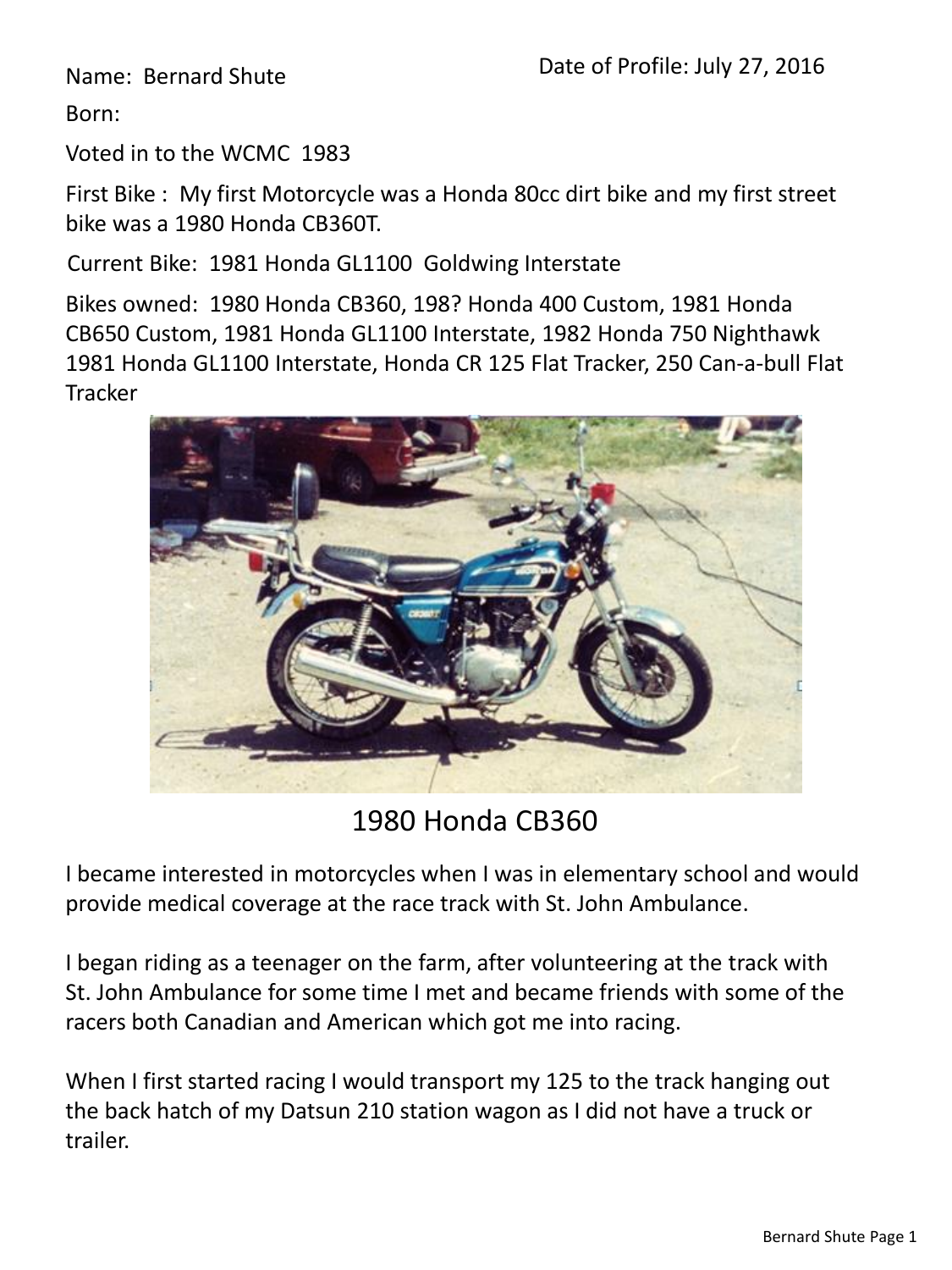

Learning the ropes on my Honda CR 125 Flat Tracker



Turning some hot laps on my 250 Can-a-bull Flat Tracker